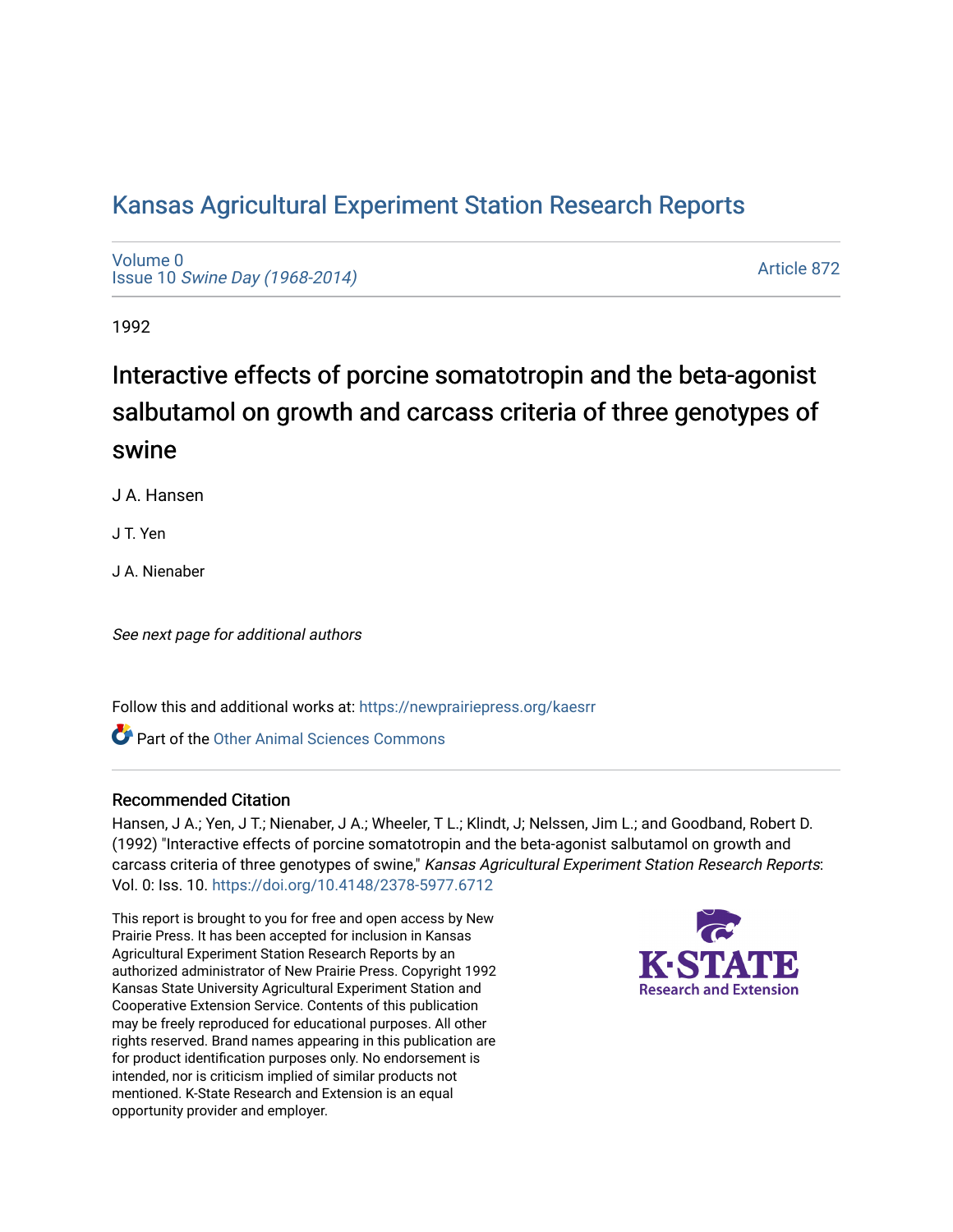## Interactive effects of porcine somatotropin and the beta-agonist salbutamol on growth and carcass criteria of three genotypes of swine

## **Abstract**

The objective of this research was to examine the interactive effects of porcine somatotropin (pST) and the beta-agonist salbutamol on the growth and carcass characteristics of three genotypes of pigs differing in lean and fat deposition potential. Thirty-two pigs each of either 1/4 Duroc-3/4 white composite (Duroc crossbred), purebred Meishan, or 1/4 Meishan-3/4 white composite (Meishan crossbred) breeding were injected daily with 0 or 4 mg pST and fed a diet containing 0 or 2.75 ppm salbutamol for approximately 34 d and subsequently slaughtered. As the percentage Meishan in the genotype increased, loin muscle area, semitendinosus weight, average daily gain (ADG), and carcass gain decreased. There was an interaction between salbutamol and genotype for ADG, daily protein gain, and total carcass gain, resulting in Meishan crossbred pigs having similar rates to non-treated Duroc crossbred pigs. When Duroc crossbred pigs were treated with salbutamol, both daily protein gain and total carcass gain were greatest, whereas ADG was nonsignificantly greater than that of untreated Duroc crossbred and salbutamol-treated Meishan crossbred pigs. Meishan pigs did not respond to salbutamol treatment for the criteria mentioned. Both pST and salbutamol increased loin muscle area and semitendinosus weight across genotypes. Leaf fat was reduced more by pST treatment in purebred Meishan pigs than in the other two genotypes, and salbutamol treatment resulted in small reductions in leaf fat across genotypes. Efficiency of feed utilization was similar among genotypes but increased with either pST or salbutamol treatment. The results of this research indicate that porcine somatotropin and the beta-agonist salbutamol have additive effects on the growth and carcass criteria of pigs. However, both growth modifiers appear to have differing degrees of response in different genotypes of swine.; Swine Day, Manhattan, KS, November 19, 1992

### Keywords

Swine day, 1992; Kansas Agricultural Experiment Station contribution; no. 93-142-S; Report of progress (Kansas State University. Agricultural Experiment Station and Cooperative Extension Service); 667; Swine; G-F; Performance; Carcass; Repartitioning; Hormone

### Creative Commons License



This work is licensed under a [Creative Commons Attribution 4.0 License](https://creativecommons.org/licenses/by/4.0/).

#### Authors

J A. Hansen, J T. Yen, J A. Nienaber, T L. Wheeler, J Klindt, Jim L. Nelssen, and Robert D. Goodband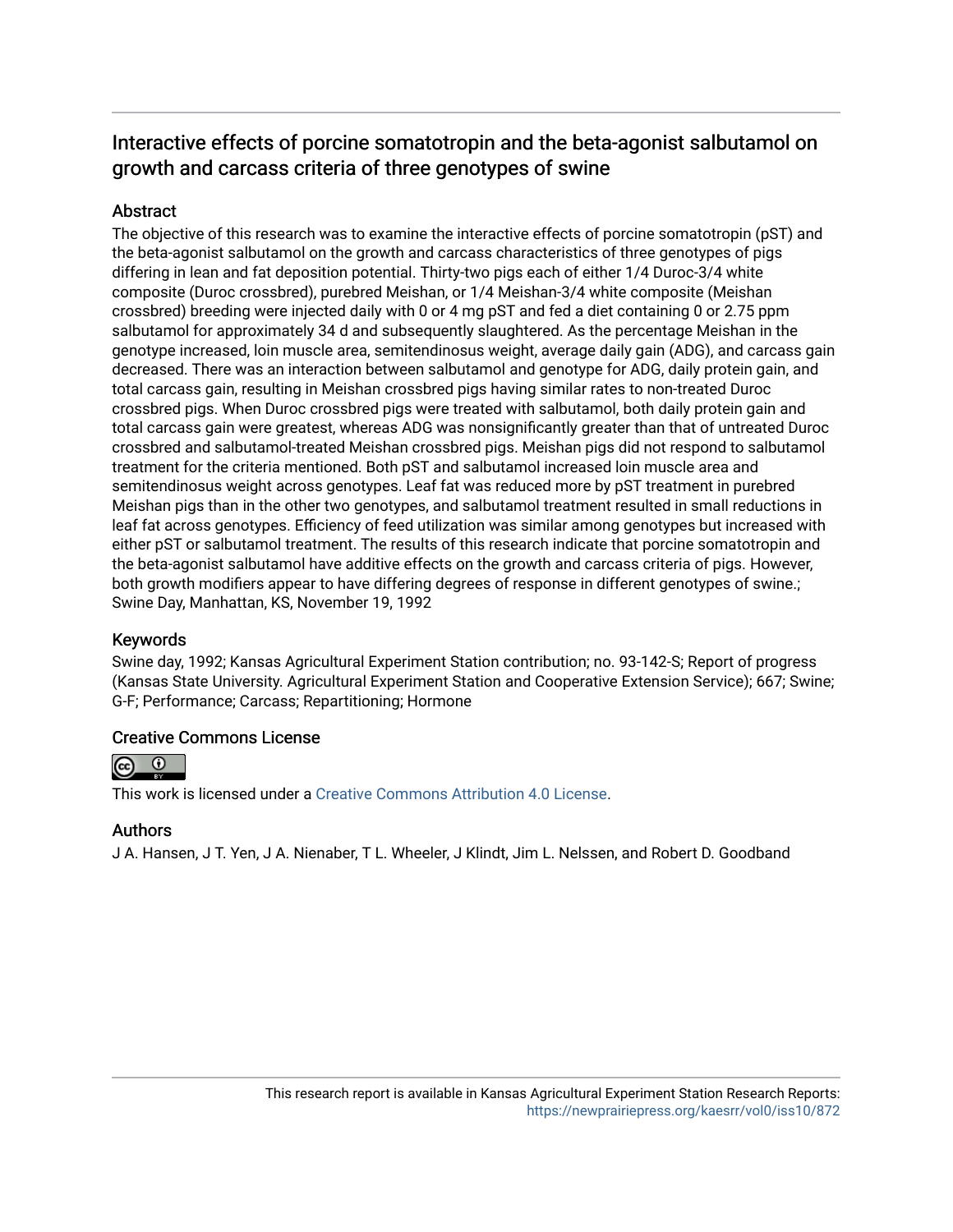#### INTERACTIVE EFFECTS OF PORCINE SOMATOTROPIN AND THE BETA-AGONIST SALBUTAMOL ON GROWTH AND CARCASS **CRITERIA OF THREE GENOTYPES OF SWINE**



J. A. Hansen, J. T. Yen<sup>1</sup>, J. L. Nelssen, J. A. Nienaber<sup>1</sup>,  $\mathbf{P}$  T. L. Wheeler<sup>1</sup>, J. Klindt<sup>1</sup>, and R. D. Goodband

#### **Summary**

The objective of this research was to examine the interactive effects of porcine somatotropin (pST) and the beta-agonist salbutamol on the growth and carcass characteristics of three genotypes of pigs differing in lean and fat deposition potential. Thirty-two pigs each of either 1/4 Duroc-3/4 white composite (Duroc crossbred), purebred Meishan, or 1/4 Meishan-3/4 white composite (Meishan crossbred) breeding were injected daily with 0 or 4 mg pST and fed a diet containing  $0$  or 2.75 ppm salbutamol for approximately 34 d and subsequently slaughtered. As the percentage Meishan in the genotype increased, loin muscle area, semitendinosus weight, average daily gain (ADG), and carcass gain decreased. There was an interaction between salbutamol and genotype for ADG, daily protein gain, and total carcass gain, resulting in Meishan crossbred pigs having similar rates to non-treated Duroc crossbred pigs. When Duroc crossbred pigs were treated with salbutamol, both daily protein gain and total carcass gain were greatest, whereas ADG was nonsignificantly greater than that of untreated Duroc crossbred and salbutamol-treated Meishan crossbred pigs. Meishan pigs did not respond to salbutamol treatment for the criteria mentioned. Both pST and salbutamol increased loin muscle area and semitendinosus weight across genotypes. Leaf fat was reduced more by pST treatment in purebred Meishan pigs than in the other two genotypes, and salbutamol treatment resulted in small reductions in leaf fat across genotypes. Efficiency of feed utilization was similar among genotypes but increased with either pST or salbutamol treatment. The results of this research indicate that porcine somatotropin and the beta-agonist salbutamol have additive effects on the growth and carcass criteria of However, both growth modifiers pigs. appear to have differing degrees of response in different genotypes of swine.

(Key Words: G-F, Performance, Carcass, Repartitioning, Hormone)

#### **Introduction**

Porcine somatotropin (pST) is an effective modifier of swine growth. In general, pST increases both daily protein accretion and total carcass protein mass, while causing reductions in carcass fat percentage and daily fat accretion. The efficiency of feed utilization is greater for pST-treated pigs than nontreated pigs as well. To a lesser degree, beta-agonists (in particular salbutamol) increase both daily protein accretion and carcass protein mass but have a less profound effect on carcass fat content and accretion. Improvements in feed efficiency have been observed when salbutamol is included in the diet. Limited research is available concerning the combined use of pST and a betaagonist on pig performance and carcass criteria. Thus, the purposes of this research were to determine if the combined use of

<sup>&</sup>lt;sup>1</sup>This was a cooperative research study with researchers at the USDA-ARS, Roman L. Hruska Meat Animal Research Center, Clay Center, NE. Appreciation is expressed to S. Cummins for technical assistance, data collection, and sample analyses.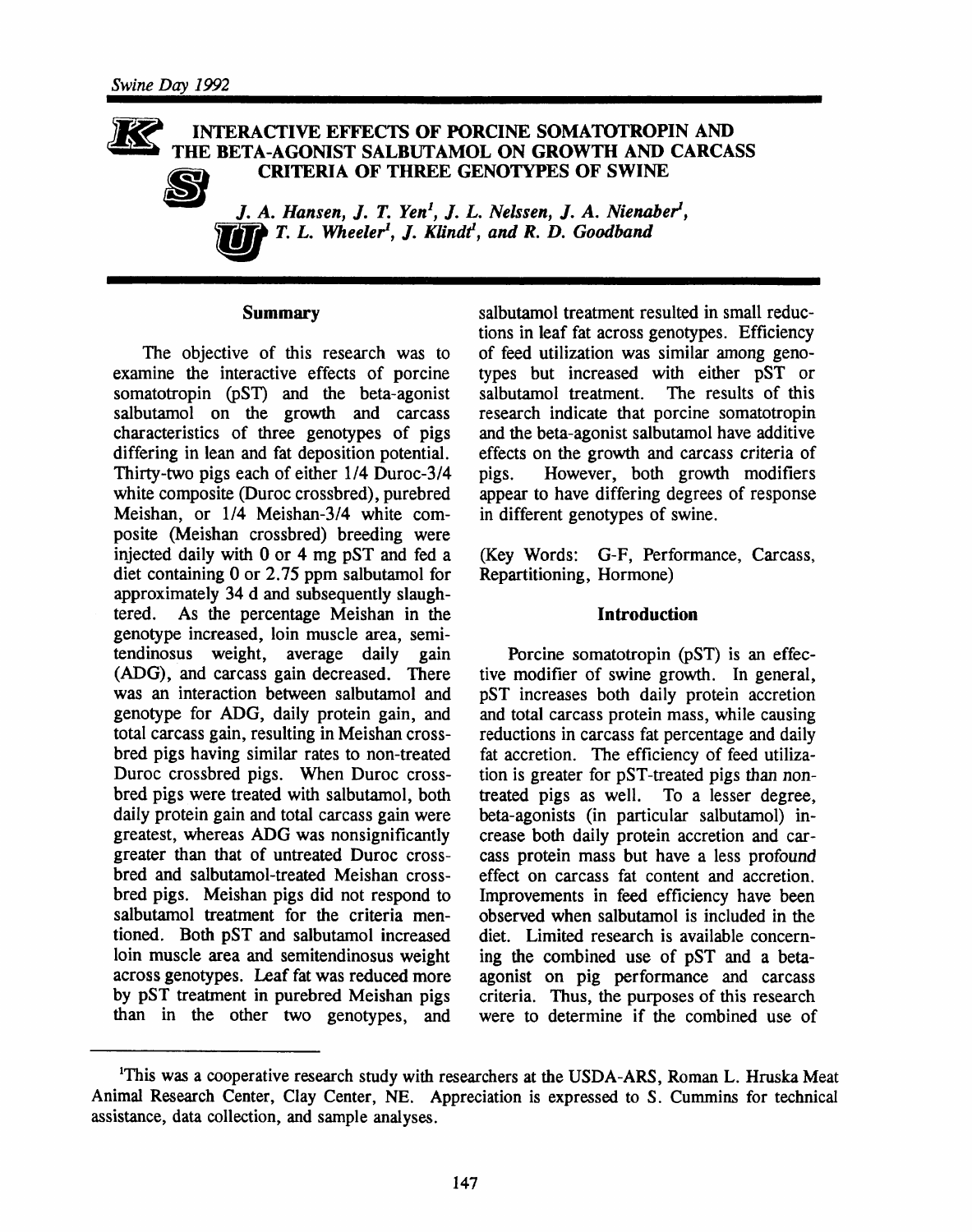porcine somatotropin and the beta-agonist salbutamol would result in additive or interactive changes in growth and carcass criteria and to evaluate these responses in three genotypes of pigs differing in lean and fat deposition potential.

#### **Procedures**

A total of 120 pigs was used in an experiment lasting approximately 34 d. The three genotypes equally represented were of the following ancestry: 1/4 Duroc - 3/4 white composite (Duroc crossbred); purebred Meishan; and 1/4 Meishan - 3/4 white composite (Meishan crossbred). Because purebred Meishan pigs exhibit a slow growth rate, all pigs were placed on test at a similar age (130 to 140 d). The biological treatments imposed were 0 or 4 mg pST/d in combination with 0 or 2.75 ppm salbutamol in the diet resulting in a 2  $\times$  2  $\times$  3 factorial treatment arrangement. Pigs were housed in 4 ft  $\times$  4 ft pens and allowed ad libitum access to feed and water. A 1.20% lysine corn-sovbean meal diet containing 5% each select menhaden fish meal and porcine plasma protein and 2% soybean oil was fed throughout this research (see Hansen et al., 1991: KSU Swine Industry Day, Report of Progress 641, p. 112 for details). Initial carcass composition was estimated from the composition of eight pigs from each genotype slaughtered at the beginning of the study. The remaining 96 pigs were randomly allotted to one of four biological treatment groups and placed on test at weekly intervals. Average daily gain (ADG), average daily feed intake  $(ADFI)$ , and feed: gain  $(F/G)$ were measured from 0 to 28 d. Organ weights were obtained immediately postmortem, whereas loin muscle area and semitendinosus weight were obtained at approximately 6 h postmortem. The right half of each carcass was ground for analysis of water, fat, protein, and ash and computation of daily component accretion rates.

#### **Results and Discussion**

No interactions were observed between pST and salbutamol. However, significant interactions were observed between genotype and both pST and salbutamol. Therefore, results are presented in two tables. Table 1 represents the means for the criteria where a significant pST or salbutamol  $\times$  genotype interaction was observed. Consequently. those values are not presented in Table 2. which shows the main effect means for each genotype and biological treatment.

Meishan pigs consumed the least amount of feed  $(P < .05)$  among genotypes, resulting in the slowest rate of growth and accretion of carcass components  $(P < .05)$ . Average daily gain, daily protein accretion, and daily total carcass gain were similar for Meishan crossbred pigs treated with salbutamol and the untreated Duroc crossbred pig. When Duroc crossbred pigs consumed salbutamol, both daily carcass accretion and daily protein accretion were greatest  $(P<.05)$  among treatments. whereas ADG was nonsignificantly greater than that of untreated Duroc crossbred pigs. Salbutamol increased the proportions of protein and water in the carcass at the expense of both carcass fat and ash  $(P<.05)$  across genotypes. Daily water accretion was increased across genotypes with salbutamol treatment, although daily accretions of fat and ash were unaltered by salbutamol feeding. Salbutamol did not influence ADG, daily carcass gain, or daily protein gain in purebred Meishan pigs. Porcine somatotropin injection resulted in a greater proportion of the carcass being protein, water, and ash  $(P < .05)$  at the expense of carcass fat. Consequently, accretion rates for these components were increased  $(P<.05)$  at the expense of carcass fat. Although no differences were detected between genotypes for carcass composition, it is important to realize that purebred Meishan pigs would have been considerably fatter at a similar weight compared to the other two genotypes.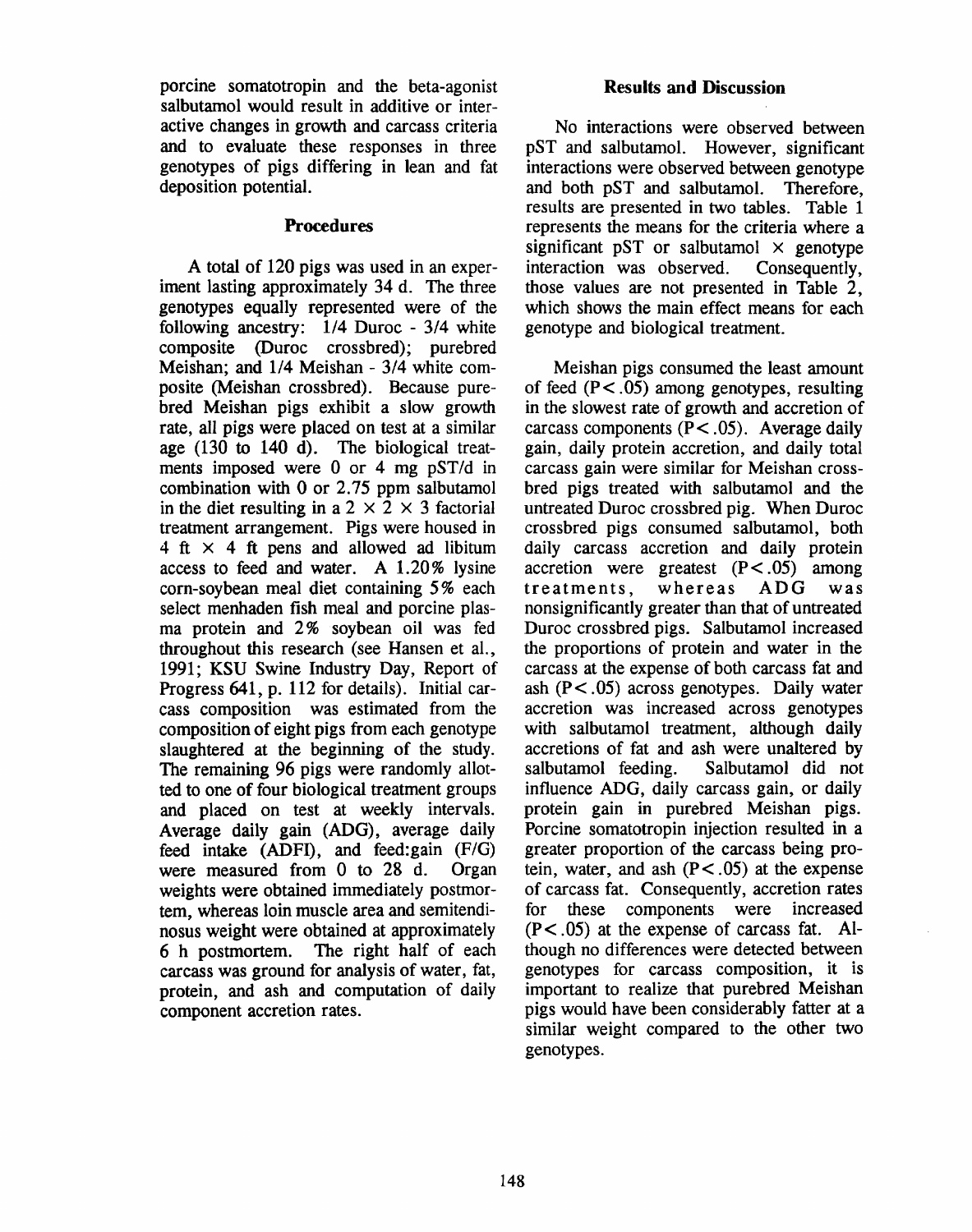Both pST and salbutamol improved  $(P<.05)$  the efficiency of feed utilization independently of genotype. Although purebred Meishan pigs consumed less feed than the other two genotypes, no differences were observed in feed efficiency across genotypes. Loin muscle area and semitendinosus weight increased with a decreasing proportion of purebred Meishan in the genotype  $(P < .05)$ , and both were increased with pST and salbutamol treatment  $(P < .05)$ , resulting in an additive response. Both liver and kidney weights were higher  $(P < .05)$  in purebred Meishan pigs and with pST treatment, whereas salbutamol decreased liver mass. Leaf fat

weight was reduced with salbutamol treatment across genotypes, but reduced more in purebred Meishan pigs than others with pST treatment, suggesting a more profound effect in fattier genotypes.

In summary, no interactions between pST and salbutamol were observed for the criteria presented. Consequently, these data indicate that the combined use of pST and salbutamol results in an additive response to each growth modifier. Furthermore, these data indicate that both growth modifiers have differential effects in different genotypes of swine.

Table 1. Mean Differential Response to Somatotropin and Salbutamol Treatment among Genotypes<sup>sb</sup>

|                                        | $\times$ Wc<br>D              |                  |                               | M               | $M \times Wc$          |                  |           |
|----------------------------------------|-------------------------------|------------------|-------------------------------|-----------------|------------------------|------------------|-----------|
| Item                                   | <b>Buffer</b><br><b>Basal</b> | pST<br>Salb      | <b>Buffer</b><br><b>Basal</b> | pST<br>Salb     | <b>Buffer</b><br>Basal | pST<br>Salb      | <b>SD</b> |
| Somatotropin                           |                               |                  |                               |                 |                        |                  |           |
| Leaf fat, %                            | $1.56***$                     | $1.05^{xy}$      | $2.12^{z}$                    | $1.01^{x}$      | $1.82^v$               | $1.31^{wy}$      | .41       |
| Salbutamol                             |                               |                  |                               |                 |                        |                  |           |
| ADG, lb $(0 \text{ to } 28 \text{ d})$ | $2.01*$                       | $2.18^{\rm w}$   | $1.30^{x}$                    | $1.17^{x}$      | 1.70 <sup>y</sup>      | $2.01*$          | .33       |
| Protein accretion, g/d                 | 78"                           | 102 <sup>x</sup> | 39 <sup>y</sup>               | 47 <sup>y</sup> | 62 <sup>z</sup>        | 95 <sup>x</sup>  | 17        |
| Total accretion, g/d                   | 496 <sup>w</sup>              | 567 <sup>x</sup> | 233 <sup>y</sup>              | $225^{\circ}$   | $376^{\circ}$          | 493 <sup>w</sup> | 83        |

<sup>a</sup>Values are means of 15 ( $D \times Wc$ -Basal and M-Basal) or 16 pigs each. Values are presented for traits only observing a significant  $(P < .05)$  interaction.

 ${}^{\circ}D \times Wc =$  Duroc  $\times$  white composite; M = Meishan; M  $\times Wc =$  Meishan  $\times$  white composite; Buffer = 0 mg/d somatotropin;  $pST = 4$  mg/d somatotropin; Basal = 0 ppm salbutamol; Salb =  $2.75$  ppm salbutamol.

<sup>vwxyz</sup>Values in the same row lacking a common superscript are different  $(P < .05)$ .